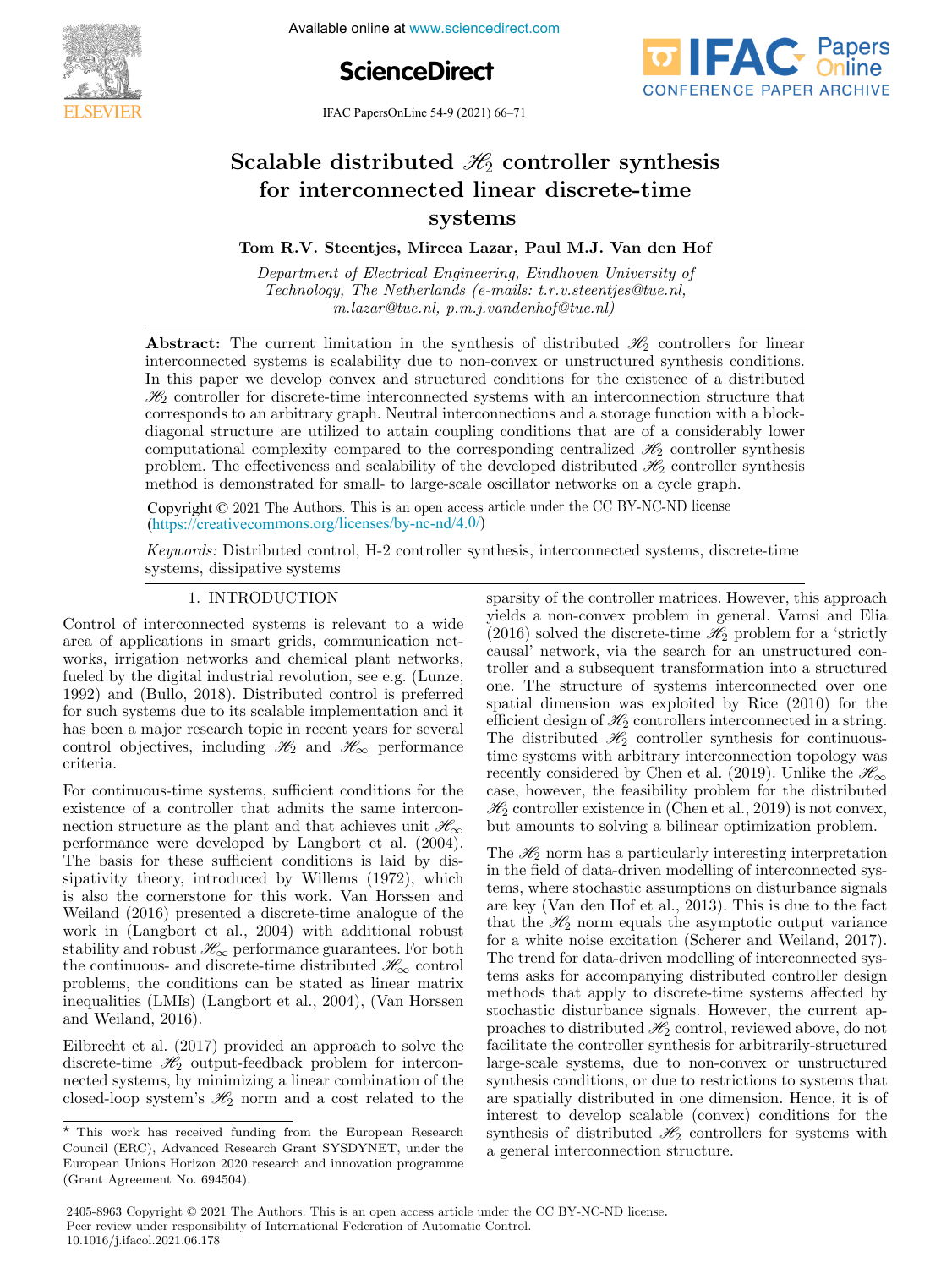In this paper, we therefore develop sufficient conditions for the existence of a distributed  $\mathcal{H}_2$  controller for a discretetime system with an arbitrary interconnection structure, by adopting the fundamental approach to distributed controller synthesis of Langbort et al. (2004). Analogous to distributed  $\mathcal{H}_2$  controller synthesis for linear continuoustime systems (Chen et al., 2019), the conditions are principally not convex, which is induced by a number of scalar terms that are nonlinear w.r.t. the optimization variables, equal to the number of subsystems. However, we show that the resulting conditions are equivalent to alternative convex conditions stated as LMIs, with no reduction in generality or scalability.

### Basic nomenclature

The integers are denoted by  $\mathbb{Z}$ . Given  $a \in \mathbb{Z}$ ,  $b \in \mathbb{Z}$  such that  $a < b$ , we denote  $\mathbb{Z}_{[a:b]} := \{a, a+1, \ldots, b-1, b\}.$ Let  $I_n \in \mathbb{R}^{n \times n}$ , or simply  $I$ , denote the identity matrix. The operator  $col(\cdot)$  vertically concatenates its arguments. The block diagonal matrix diag $(X_1, \ldots, X_m)$  has matrices  $X_i, i \in \mathbb{N}_{[1:m]},$  in its block diagonal entries. For  $S \subseteq \mathbb{Z},$ the block diagonal matrix diag<sub>i∈S</sub>  $X_i$  has matrices  $X_i$ ,  $i \in S$ , in its block diagonal entries. The image of a matrix  $A \in \mathbb{R}^{m \times n}$  is im  $A := \{Ax \mid x \in \mathbb{R}^n\}$ . For a real symmetric matrix  $X, X \succ 0$  denotes that X is positive definite.

### 2. PRELIMINARIES

Let the structure of an interconnected system be given by a graph  $G = (V, E)$ , where V is the vertex set of cardinality L and  $E \subseteq V \times V$  is the edge set. Each vertex  $v_i \in V$ , corresponds to a discrete-time system  $\mathcal{P}_i$ . An edge  $(v_i, v_j) \in E$  exists if subsystems  $\mathcal{P}_i$  and  $\mathcal{P}_j$  are interconnected. For ease of presentation, self-connections are excluded for all subsystems  $\mathcal{P}_i$ ,  $i \in \mathbb{Z}_{[1:L]}$ .

Each subsystem  $\mathcal{P}_i$  is assumed to admit a state-space representation

$$
\begin{pmatrix} x_i(k+1) \\ o_i(k) \\ z_i(k) \end{pmatrix} = \begin{pmatrix} A_i^{\text{TT}} & A_i^{\text{TS}} & B_i^{\text{Td}} & B_i^{\text{Tu}} \\ A_i^{\text{ST}} & A_i^{\text{SS}} & B_i^{\text{Sd}} & B_i^{\text{Su}} \\ C_i^{\text{ZT}} & C_i^{\text{ZS}} & D_i^{\text{Zd}} & D_i^{\text{zu}} \end{pmatrix} \begin{pmatrix} x_i(k) \\ s_i(k) \\ d_i(k) \end{pmatrix}, \quad (1)
$$

where  $x_i : \mathbb{Z} \to \mathbb{R}^{k_i}$  is the subsystem's state,  $o_i : \mathbb{Z} \to$  $\mathbb{R}^{n_i}$  and  $s_i : \mathbb{Z} \to \mathbb{R}^{n_i}$  are the outgoing and incoming interconnection variables, and  $z_i : \mathbb{Z} \to \mathbb{R}^{q_i}$  and  $d_i : \mathbb{Z} \to$  $\mathbb{R}^{f_i}$  are the performance output and disturbance input, respectively.

We write the interconnection signals  $s_i$  and  $o_i$  as  $s_i$  =  $col(s_{i1}, s_{i2},...,s_{iL})$  and  $o_i = col(o_{i1}, o_{i2},...,o_{iL})$  so that  $(s_{ij}, o_{ij})$  denotes the interconnection channel between subsystem  $\mathcal{P}_i$  and subsystem  $\mathcal{P}_j$ . For the ease of the interconnection definition, we assume, without loss of generality (Langbort et al., 2004), that  $o_{ij}$ ,  $s_{ij}$ ,  $o_{ji}$  and  $s_{ji}$  are all elements of  $\mathbb{R}^{n_{ij}}$ ,  $n_{ij} \geq 0$ . The interconnection between system  $P_i$  and  $P_j$  is defined through the interconnection equation

$$
\begin{pmatrix} o_{ij}(k) \\ s_{ij}(k) \end{pmatrix} = \begin{pmatrix} s_{ji}(k) \\ o_{ji}(k) \end{pmatrix}, \quad \forall k \in \mathbb{Z}.
$$
 (2)

Hence,  $\mathcal{P}_i$  and  $\mathcal{P}_j$  are interconnected if and only if  $n_{ij} > 0$ , if and only if  $(v_i, v_j) \in E$ .

The interconnected system can be compactly represented by

$$
\begin{pmatrix} x(k+1) \\ o(k) \\ z(k) \end{pmatrix} = \begin{pmatrix} A^{\text{TT}} & A^{\text{TS}} & B^{\text{T}} \\ A^{\text{ST}} & A^{\text{SS}} & B^{\text{S}} \\ C^{\text{T}} & C^{\text{S}} & D \end{pmatrix} \begin{pmatrix} x(k) \\ s(k) \\ d(k) \end{pmatrix},
$$

with straightforward corresponding definitions for the signals and (block-diagonal) system matrices, and the interconnection  $o = \Delta s$ , with the matrix  $\Delta$  defined by aggregating (2) for all corresponding index pairs. Elimination of the interconnection variables s and o yields a state-space representation

$$
\mathcal{P}_{\mathcal{I}}: \quad \begin{pmatrix} x(k+1) \\ z(k) \end{pmatrix} = \begin{pmatrix} A_{\mathcal{I}} & B_{\mathcal{I}} \\ C_{\mathcal{I}} & D_{\mathcal{I}} \end{pmatrix} \begin{pmatrix} x(k) \\ d(k) \end{pmatrix} \tag{3}
$$

where

$$
\begin{pmatrix} A_{\mathcal{I}} & B_{\mathcal{I}} \\ C_{\mathcal{I}} & D_{\mathcal{I}} \end{pmatrix} := \begin{pmatrix} A^{\text{TT}} & B^{\text{T}} \\ C^{\text{T}} & D \end{pmatrix} + \begin{pmatrix} A^{\text{TS}} \\ C^{\text{S}} \end{pmatrix} (\Delta - A^{\text{SS}})^{-1} \begin{pmatrix} A^{\text{ST}} & B^{\text{S}} \end{pmatrix}.
$$

Consider the interconnection variable subspaces (Langbort et al., 2004)

$$
\mathcal{S}_{\mathcal{I}} := \{ (o, s) \in \mathbb{R}^{2n} \mid o = \Delta s \}
$$
 and

 $\mathcal{S}_{\mathcal{B}} := \{ (o, s) \in \mathbb{R}^{2n} \mid \text{col}(o_i, s_i) \in \text{im } \text{col}(A_i^{\text{SS}}, I), i \in \mathbb{Z}_{[1:L]}\}.$ Definition 2.1. An interconnected system described by (1) and (2) is said to be well-posed if  $S_{\mathcal{I}} \cap S_{\mathcal{B}} = \{0\}.$ 

Definition 2.2. A well-posed interconnected system is said to be asymptotically stable (AS) if the roots of  $det(zI A_{\mathcal{I}}$  are inside the unit circle on the complex plane.

Definition 2.3. The  $\mathcal{H}_2$  norm of a well-posed and AS interconnected system with a transfer function  $T(z) :=$  $C_{\mathcal{I}}(zI - A_{\mathcal{I}})^{-1}B_{\mathcal{I}} + D_{\mathcal{I}}$  is defined by

$$
\|\mathcal{P}_{\mathcal{I}}\|_{\mathscr{H}_2} := \left(\frac{1}{2\pi} \operatorname{trace} \int_{-\pi}^{\pi} T^*(e^{i\omega}) T(e^{i\omega}) d\omega \right)^{\frac{1}{2}}.
$$

### 2.1 Interconnected-system analysis

The following result provides sufficient conditions for wellposedness, stability and bounding the  $\mathcal{H}_2$  norm of the interconnected system, and provides a discrete-time counterpart of the continuous-time result (Chen et al., 2019, Theorem 1). Define the matrix

$$
T_i := \begin{pmatrix} I & 0 & 0 \\ A_i^{\text{TT}} & A_i^{\text{TS}} & B_i^{\text{Td}} \\ \overline{A_i^{\text{ST}} & A_i^{\text{SS}} & B_i^{\text{Sd}} \\ 0 & I & 0 \\ \overline{C_i^{\text{2T}} & C_i^{\text{2S}} & D_i^{\text{2d}} \\ 0 & 0 & I \end{pmatrix} . \tag{4}
$$

*Proposition 2.4.* The interconnected system  $P<sub>T</sub>$  is wellposed, AS and  $||\mathcal{P}_{\mathcal{I}}||_{\mathscr{H}_2} < \gamma$ , if  $B_i^{Sd} = 0$  for all  $i \in \mathbb{Z}_{[1:L]}$ and there exist positive-definite  $X_i \in \mathbb{R}^{k_i \times k_i}$ ,  $\rho_i > 0$ ,<br>symmetric  $X_{ij}^{11} \in \mathbb{R}^{n_{ij} \times n_{ij}}$ ,  $(i, j) \in \mathbb{Z}_{[1:L]}^2$ , and  $X_{ij}^{12} \in$  $\mathbb{R}^{n_{ij}\times n_{ij}}, (i,j) \in \mathbb{Z}_{[1:L]}^2, i > j$ , with

$$
T_i^{\top} \begin{pmatrix} -X_i & 0 & 0 & 0 & 0 & 0 \\ 0 & X_i & 0 & 0 & 0 & 0 \\ 0 & 0 & Z_i^{11} & Z_i^{12} & 0 & 0 \\ 0 & 0 & (Z_i^{12})^{\top} & Z_i^{22} & 0 & 0 \\ 0 & 0 & 0 & 0 & 0 & 0 \\ 0 & 0 & 0 & 0 & 0 & -\rho_i I \end{pmatrix} T_i \prec 0, \qquad (5)
$$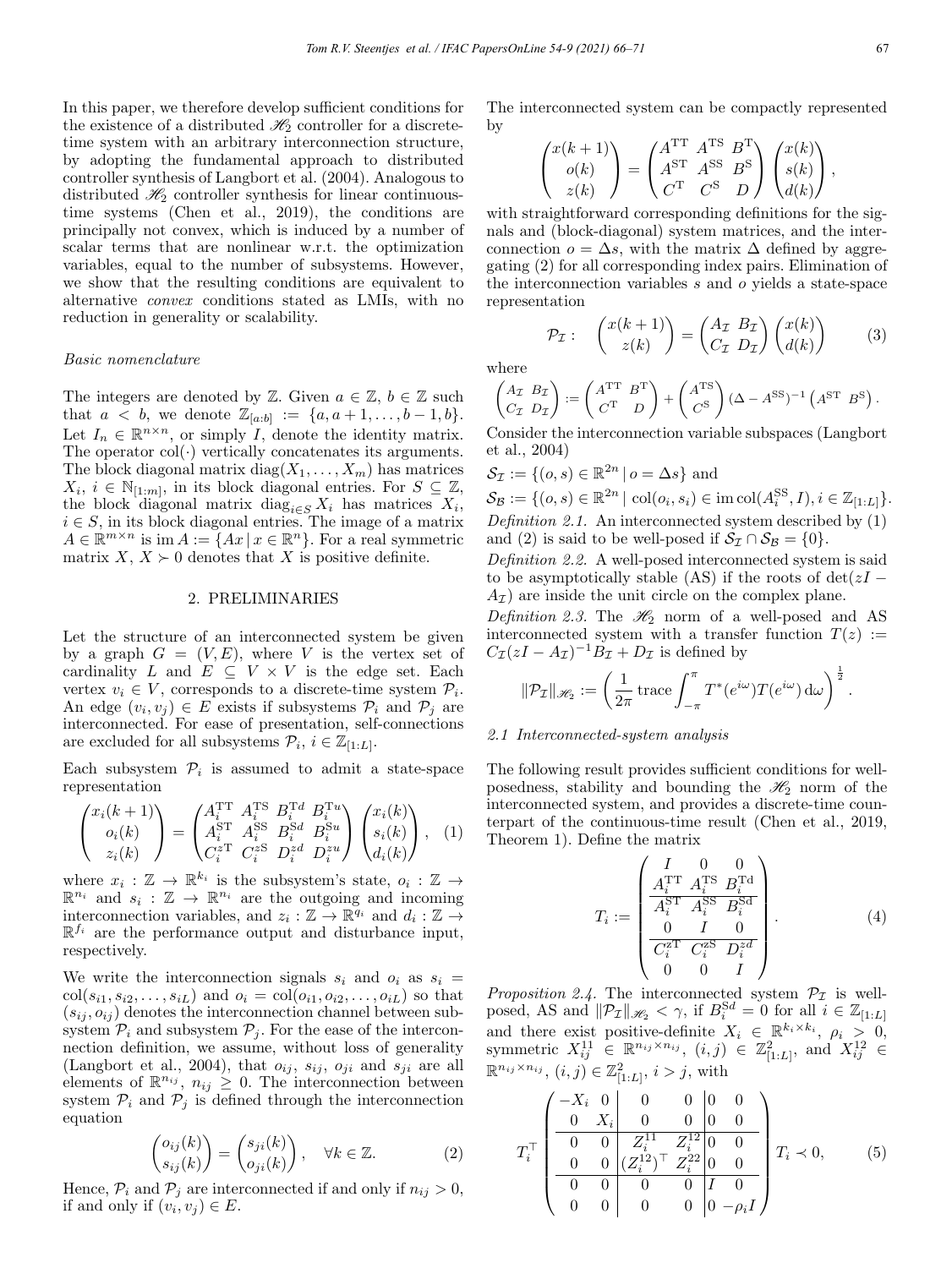$$
\sum_{i=1}^{L} \text{trace}\left( (B_i^{\text{T}d})^{\top} X_i B_i^{\text{T}d} + (D_i^{zd})^{\top} D_i^{zd} \right) < \gamma^2, \qquad (6)
$$

where

$$
Z_i^{11} := - \operatorname{diag}_{j \in \mathbb{Z}_{[1:L]}} X_{ij}^{11}, \ Z_i^{22} := \operatorname{diag}_{j \in \mathbb{Z}_{[1:L]}} X_{ji}^{11},
$$
  

$$
Z_i^{12} := \operatorname{diag} \left( - \operatorname{diag}_{j \in \mathbb{Z}_{[1:i]}} X_{ij}^{12}, \operatorname{diag} (X_{ji}^{12})^\top \right). \qquad \Box
$$

A proof for the aforementioned proposition can be found in (Steentjes et al., 2021). We illustrate the analysis conditions by a simple example.

Example 2.5. Consider two identical scalar subsystems described by

 $x_i(k+1) = \frac{1}{2}x_i(k) + \frac{1}{10}s_i(k) + d_i(k), \quad i = 1, 2, \ k \in \mathbb{Z},$ 

and  $z_i(k) = o_i(k) = x_i(k)$ , with interconnection constraints  $s_1(k) = o_2(k)$ ,  $s_2(k) = o_1(k)$ . It is easily verified that LMI (5) holds for  $i = 1, 2$ , with  $X_i = \frac{7}{4}$ ,  $X_{12}^{11} =$  $X_{21}^{11} = -\frac{1}{5}$ ,  $X_{21}^{12} = 0$  and  $\rho_i = 20$ . By Proposition 2.4, the interconnected system is well-posed, asymptotically stable and the expression  $\|\mathcal{P}_{\mathcal{I}}\|_{\mathscr{H}_{2}} < \gamma$  holds for all  $\gamma > \sqrt{X_1 + X_2} = \sqrt{\frac{7}{2}} \approx 1.87$ . The actual  $\mathscr{H}_2$  norm of the system is  $\|\mathcal{P}_{\mathcal{I}}\|_{\mathscr{H}_2} = 1.68.$ 

## 3. DISTRIBUTED  $\mathcal{H}_2$  CONTROLLER SYNTHESIS

Consider the case where each subsystem  $P_i$  has a control input  $u_i$  and a measured output  $y_i$ , such that

$$
\begin{pmatrix} x_i(k+1) \\ o_i(k) \\ z_i(k) \\ y_i(k) \end{pmatrix} = \begin{pmatrix} A_i^{\text{TT}} & A_i^{\text{TS}} & B_i^{\text{Td}} & B_i^{\text{Tu}} \\ A_i^{\text{ST}} & A_i^{\text{SS}} & B_i^{\text{Sd}} & B_i^{\text{Su}} \\ C_i^{z\text{T}} & C_i^{z\text{S}} & D_i^{z\text{d}} & D_i^{zu} \\ C_i^{y\text{T}} & C_i^{y\text{S}} & D_i^{y\text{d}} & D_i^{yu} \end{pmatrix} \begin{pmatrix} x_i(k) \\ s_i(k) \\ d_i(k) \\ u_i(k) \end{pmatrix}, \quad (7)
$$

where we assume that  $D_i^{yu} = 0$ , without loss of generality (Langbort et al., 2004).

The to-be-synthesized distributed controller is also an interconnected system, with subsystems  $\mathcal{C}_i$ ,  $i \in \mathbb{Z}_{[1:L]}$ , described by

$$
\begin{pmatrix} \xi_i(k+1) \\ o_i^C(k) \\ u_i(k) \end{pmatrix} = \begin{pmatrix} (A_i^{\text{TT}})c & (A_i^{\text{TS}})c & (B_i^{\text{T}})c \\ (A_i^{\text{ST}})c & (A_i^{\text{SS}})c & (B_i^{\text{S}})c \\ (C_i^{\text{T}})c & (C_i^{\text{S}})c & (D_i)c \end{pmatrix} \begin{pmatrix} \xi_i(k) \\ s_i^C(k) \\ y_i(k) \end{pmatrix},
$$
\n(8)

where  $\xi_i : \mathbb{Z} \to \mathbb{R}^{k_i}$  is the controller's state, and  $o_i^{\mathcal{C}} : \mathbb{Z} \to$  $\mathbb{R}^{n_i^c}$ ,  $s_i^{\mathcal{C}} : \mathbb{Z} \to \mathbb{R}^{n_i^c}$  are the controller's interconnection (communication) variables. Controller  $\mathcal{C}_i$  and  $\mathcal{C}_j$  are interconnected only if  $\mathcal{P}_i$  and  $\mathcal{P}_j$  are interconnected and the interconnection equation is

$$
\begin{pmatrix} o_{ij}^C(k) \\ s_{ij}^C(k) \end{pmatrix} = \begin{pmatrix} s_{ji}^C(k) \\ o_{ji}^C(k) \end{pmatrix}, \quad \forall k \in \mathbb{Z}.
$$
 (9)

The local closed-loop (controlled) system,  $\mathcal{K}_i$  say, can then be represented by

$$
\begin{pmatrix} x_i^{\mathcal{K}}(k+1) \\ o_i^{\mathcal{K}}(k) \\ z_i(k) \end{pmatrix} = \underbrace{\begin{pmatrix} (A_i^{\text{TT}})_{\mathcal{K}} & (A_i^{\text{TS}})_{\mathcal{K}} & (B_i^{\text{T}})_{\mathcal{K}} \\ (A_i^{\text{SS}})_{\mathcal{K}} & (A_i^{\text{SS}})_{\mathcal{K}} & (B_i^{\text{S}})_{\mathcal{K}} \\ (C_i^{\text{T}})_{\mathcal{K}} & (C_i^{\text{S}})_{\mathcal{K}} & (D_i)_{\mathcal{K}} \end{pmatrix}}_{=: \Gamma_i} \begin{pmatrix} x_i^{\mathcal{K}}(k) \\ s_i^{\mathcal{K}}(k) \\ d_i(k) \end{pmatrix},
$$
\n(10)



Fig. 1. Interconnection visualization of a locally controlled system  $\mathcal{K}_i, i \in \mathbb{Z}_{[1:L]}$ .

where  $x_i^{\mathcal{K}} := col(x_i, \xi_i), o_i^{\mathcal{K}} := col(o_i, o_i^{\mathcal{C}})$  and  $s_i^{\mathcal{K}} :=$  $\text{col}(s_i, s_i^{\mathcal{C}})$ . Such a representation is obtained through elimination of the control variables  $y_i$ ,  $u_i$ , as depicted in Figure 1. The state-space matrices of a closed-loop subsystem are affine with respect to the state-space matrices of the local controller:

$$
\Gamma_i = U_i^{\top} \Theta_i V_i + W_i, \qquad (11)
$$

with

$$
\Theta_i := \begin{pmatrix} (A_i^{\rm TT})_C & (A_i^{\rm TS})_C & (B_i^{\rm T})_C \\ (A_i^{\rm ST})_C & (A_i^{\rm SS})_C & (B_i^{\rm S})_C \\ (C_i^{\rm T})_C & (C_i^{\rm S})_C & (D_i)_C \end{pmatrix}, \, V_i := \begin{pmatrix} 0 & I & 0 & 0 & 0 \\ 0 & 0 & 0 & I & 0 \\ C_i^{y\rm T} & 0 & C_i^{y\rm S} & 0 & D_i^{yd} \\ C_i^{y\rm T} & 0 & C_i^{y\rm S} & 0 & D_i^{yd} \\ I & 0 & 0 & I & 0 \\ 0 & 0 & B_i^{\rm Su} & 0 & 0 & 0 \\ 0 & I & 0 & 0 & 0 & 0 \\ 0 & 0 & 0 & 0 & 0 & 0 \\ 0 & 0 & 0 & 0 & 0 & 0 \\ 0 & 0 & 0 & 0 & 0 & 0 \\ 0 & 0 & 0 & 0 & 0 & 0 \\ 0 & 0 & 0 & 0 & 0 & 0 \\ 0 & 0 & 0 & 0 & 0 & 0 \\ C_i^{z\rm T} & 0 & C_i^{z\rm S} & 0 & D_i^{zd} \end{pmatrix}.
$$

The feasibility test provided by Proposition 2.4 directly induces a feasibility test for well-posedness, stability and  $\mathcal{H}_2$  performance for the closed-loop system, which consists of subsystems (10), as stated in the following corollary. Define the matrix

$$
T_i^{\mathcal{K}}:=\begin{pmatrix} I&0&0\\ (A_i^{\mathrm{TT}})_{\mathcal{K}}& (A_i^{\mathrm{TS}})_{\mathcal{K}}& (B_i^{\mathrm{T}})_{\mathcal{K}}\\ (A_i^{\mathrm{ST}})_{\mathcal{K}}& (A_i^{\mathrm{SS}})_{\mathcal{K}}& (B_i^{\mathrm{S}})_{\mathcal{K}}\\ 0&I&0\\ \hline (C_i^{\mathrm{T}})_{\mathcal{K}}& (C_i^{\mathrm{S}})_{\mathcal{K}}& (D_i)_{\mathcal{K}}\\ 0&0&I \end{pmatrix}
$$

.

Corollary 3.1. The interconnected system  $\mathcal{K}_{\mathcal{I}}$  of (10) is well-posed, AS and  $\|\mathcal{K}_{\mathcal{I}}\|_{\mathscr{H}_{2}} < \gamma$ , if  $(B_i^{\mathcal{S}})_{\mathcal{K}} = 0$  for all  $i \in \mathbb{Z}_{[1:L]}$  and there exist positive-definite  $X_i^{\mathcal{K}} \in \mathbb{R}^{2k_i \times 2k_i}$ ,  $\rho_i > 0$ , symmetric  $(X_{ij}^{11})_{\mathcal{K}} \in \mathbb{R}^{(n_{ij}+n_{ij}^{\mathcal{L}})\times(n_{ij}+n_{ij}^{\mathcal{L}})}, (i,j) \in$  $\mathbb{Z}_{[1:L]}^2$ , and  $(X_{ij}^{12})_{\mathcal{K}} \in \mathbb{R}^{(n_{ij}+n_{ij}^{\mathcal{C}})\times(n_{ij}+n_{ij}^{\mathcal{C}})}, (i,j) \in \mathbb{Z}_{[1:L]}^2$  $i>j$ , with

$$
(T_i^{\mathcal{K}})^{\top} \begin{pmatrix} -X_i^{\mathcal{K}} & 0 & 0 & 0 & 0 \\ 0 & X_i^{\mathcal{K}} & 0 & 0 & 0 \\ 0 & 0 & (Z_i^{11})_{\mathcal{K}} (Z_i^{12})_{\mathcal{K}} & 0 & 0 \\ 0 & 0 & (Z_i^{12})_{\mathcal{K}}^{\top} (Z_i^{22})_{\mathcal{K}} & 0 & 0 \\ 0 & 0 & 0 & 0 & I & 0 \\ 0 & 0 & 0 & 0 & 0 & -\rho_i I \end{pmatrix} T_i^{\mathcal{K}} \prec 0, (12)
$$

$$
\sum_{i=1}^{L} \text{trace} ((B_i^{\mathcal{T}})_{\mathcal{K}}^{\top} X_i^{\mathcal{K}} (B_i^{\mathcal{T}})_{\mathcal{K}} + (D_i)_{\mathcal{K}}^{\top} (D_i)_{\mathcal{K}}) < \gamma^2, (13)
$$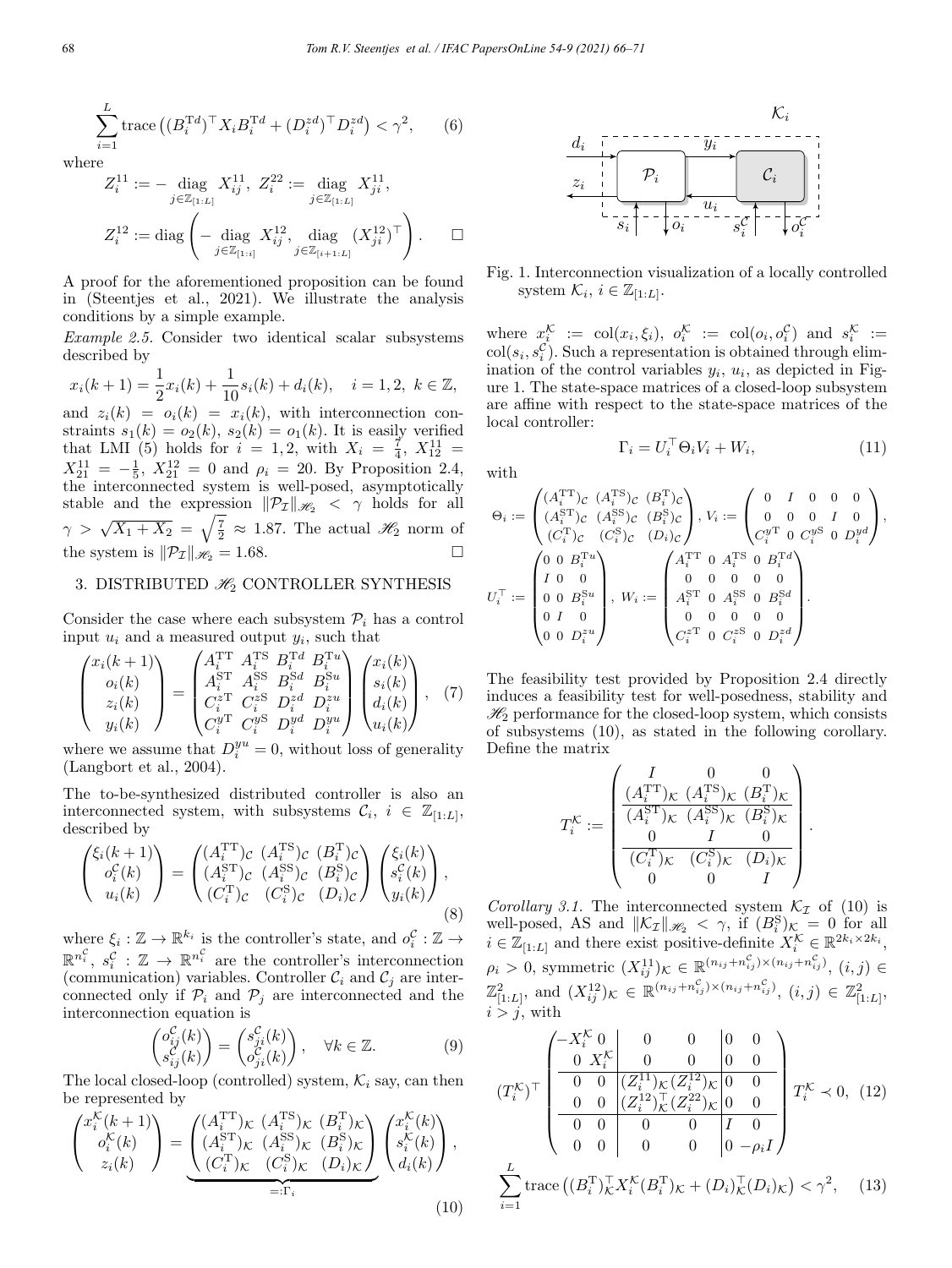with the closed-loop scales  $(Z_i^{11})_{\mathcal{K}} := \begin{pmatrix} (Z_i^{11})_{\mathcal{P}} & (Z_i^{11})_{\mathcal{P}C} \\ (Z_i^{11})_{\mathcal{P}C}^{\mathcal{P}} & (Z_i^{11})_{\mathcal{C}} \\ (Z_i^{11})_{\mathcal{P}C} & (Z_i^{12})_{\mathcal{C}} \end{pmatrix}$  ,  $(Z_i^{12})_{\mathcal{K}} := \begin{pmatrix} (Z_i^{12})_{\mathcal{P}} & (Z_i^{12})_{\mathcal{P}} \\ (Z_i^{12})_{\mathcal{C}}_{\mathcal{P}} & (Z_i^{12})_{\mathcal{C}} \end{pmatrix}$  $\bigg), (Z_i^{22})_{\mathcal{K}} := \left( \begin{smallmatrix} (Z_i^{22})_{\mathcal{P}} & (Z_i^{22})_{\mathcal{PC}} \ (Z_i^{22})_{\mathcal{PC}} & (Z_i^{22})_{\mathcal{C}} \ (Z_i^{22})_{\mathcal{C}} \end{smallmatrix} \right)$  $\setminus$ and the submatrices defined in Appendix A.  $\Box$ 

Recall the definition of  $T_i$  in (4) and define

$$
S_i = \begin{pmatrix} (A_i^{\text{TT}})^\top & (A_i^{\text{ST}})^\top & (C_i^{\text{T}})^\top \\ \frac{-I}{0} & 0 & 0 \\ \frac{(A_i^{\text{TS}})^\top & (A_i^{\text{SS}})^\top & (B_i^{\text{S}d})^\top}{0} \\ \frac{(B_i^{\text{TT}d})^\top & (B_i^{\text{S}d})^\top & (D_i^{\text{Z}d})^\top}{(B_i^{\text{T}d})^\top & (D_i^{\text{Z}d})^\top} \end{pmatrix}.
$$

3.1 Convex distributed  $\mathcal{H}_2$  controller existence conditions

We are now ready to state the main result, which provides necessary and sufficient conditions for the existence of a distributed controller that satisfies the conditions in Corollary 3.1, in the form of LMIs.

Proposition 3.2. Let  $B_i^{Sd} = 0$ ,  $D_i^{yd} = 0$  for all  $i \in \mathbb{Z}_{[1:L]}$ .<br>The following statements are equivalent:

- There exist controllers  $\mathcal{C}_i$ , with  $n_{ij}^{\mathcal{C}} = 3n_{ij}$  for all  $(i, j) \in \mathbb{Z}_{[1:L]}^2$  so that the controlled interconnected system described by (2), (9) and (10) admits  $\rho_i > 0$ , matrices  $X_i^{\mathcal{K}} \succ 0, i \in \mathbb{Z}_{[1:L]},$  symmetric  $(X_{ij}^{11})_{\mathcal{K}},$  $(i, j) \in \mathbb{Z}_{[1:L]}^2$ , and  $(X_{ij}^{12})_{\mathcal{K}}$ ,  $(i, j) \in \mathbb{Z}_{[1:L]}^2$ ,  $i > j$ , that satisfy inequalities (12) and (13).
- There exist  $X_i$ ,  $Y_i$ , symmetric  $(X_{ij}^{11})_{\mathcal{P}}$ ,  $(Y_{ij}^{11})_{\mathcal{P}}$ ,  $\alpha_i, \beta_i > 0$  for all  $(i, j) \in \mathbb{Z}_{[1:L]}^2$ , and  $(X_{ij}^{12})_{\mathcal{P}}, (Y_{ij}^{12})_{\mathcal{P}}$ for all  $(i, j) \in \mathbb{Z}_{[1:L]}^2$ ,  $i > j$ , that satisfy

$$
\begin{pmatrix} X_i & I \\ I & Y_i \end{pmatrix} \succ 0,
$$
\n(14)

$$
\sum_{i=1}^{L} \text{trace}\left( (B_i^{\text{T}d})^{\top} X_i B_i^{\text{T}d} + (D_i^{zd})^{\top} D_i^{zd} \right) < \gamma^2, \tag{15}
$$

$$
\Psi_i^{\top} T_i^{\top} \begin{pmatrix}\n-X_i & 0 & 0 & 0 & 0 & 0 \\
0 & X_i & 0 & 0 & 0 & 0 \\
\hline\n0 & 0 & (Z_i^{11})_{\mathcal{P}} (Z_i^{12})_{\mathcal{P}} & 0 & 0 \\
0 & 0 & (Z_i^{12})_{\mathcal{P}}^{\top} (Z_i^{22})_{\mathcal{P}} & 0 & 0 \\
\hline\n0 & 0 & 0 & 0 & I & 0 \\
0 & 0 & 0 & 0 & 0 & -\alpha_i I\n\end{pmatrix} T_i \Psi_i \prec 0,
$$
\n(16)

$$
\Phi_i^{\top} S_i^{\top} \begin{pmatrix}\n-Y_i & 0 & 0 & 0 & 0 & 0 \\
0 & Y_i & 0 & 0 & 0 & 0 \\
\hline\n0 & 0 & (W_i^{11})_{\mathcal{P}} (W_i^{12})_{\mathcal{P}} (0 & 0) & 0 \\
0 & 0 & (W_i^{12})_{\mathcal{P}}^{\top} (W_i^{22})_{\mathcal{P}} (0 & 0) & 0 \\
0 & 0 & 0 & 0 & I & 0 \\
0 & 0 & 0 & 0 & 0 & -\beta_i I\n\end{pmatrix} S_i \Phi_i \succ 0,
$$
\n(17)

where the columns of  $\Psi_i$  and  $\Phi_i$  form a basis of  $\ker(C_i^{yT} C_i^{yS} D_i^{yd})$  and  $\ker((B_i^{Tu})^{\top} (B_i^{Su})^{\top} (D_i^{zu})^{\top}),$ respectively, and

$$
(W_i^{11})_{\mathcal{P}}:=-\underset{j\in\mathbb{Z}_{[1:L]}}{\text{diag }}(Y_{ij}^{11})_{\mathcal{P}},\ (W_i^{22})_{\mathcal{P}}:=\underset{j\in\mathbb{Z}_{[1:L]}}{\text{diag }}(Y_{ji}^{11})_{\mathcal{P}},
$$

$$
(W_i^{12})_{\mathcal{P}} := \text{diag}\left(-\underset{j\in\mathbb{Z}_{[1:i]}}{\text{diag }} (Y_{ij}^{12})_{\mathcal{P}}, \underset{j\in\mathbb{Z}_{[i+1,L]}}{\text{diag }} (Y_{ji}^{12})_{\mathcal{P}}^{\top}\right).
$$

Proof. We first show that the existence of positive scalars  $\alpha_i$  and  $\beta_i$  such that (16) and (17) hold is equivalent with the existence of a positive scalar  $\rho_i$  such that

 $\Psi_i^\top T_i^\top \Lambda_i(\rho_i) T_i \Psi_i \prec 0$  and  $\Phi_i^\top S_i^\top \Pi_i(\rho_i^{-1}) S_i \Phi_i \succ 0$ , (18) with

$$
\Lambda_i: \xi \mapsto \text{diag}(-X_i, X_i, (Z_i)_{\mathcal{P}}, I, -\xi I) \text{ and}
$$
  
\n
$$
\Pi_i: \xi \mapsto \text{diag}(-Y_i, Y_i, (W_i)_{\mathcal{P}}, I, -\xi I).
$$

For sufficiency, let  $\alpha_i$  and  $\beta_i$  satisfy (16) and (17). We distinguish two cases. First, if  $\alpha_i \beta_i \geq 1$ , then

$$
\frac{\Phi_i^{\top} S_i^{\top} \Pi_i(\beta_i) S_i \Phi_i}{\sum_{i=0}^{n} \phi_i^{\top} S_i^{\top} \operatorname{diag}(0, 0, 0, 0, (\beta_i - \alpha_i^{-1}) I) S_i \Phi_i}}{\sum_{i=0}^{n} \phi_i^{\top} S_i^{\top} \Pi_i(\alpha_i^{-1}) S_i \Phi_i} > 0.
$$

Hence, (18) holds for  $\rho_i = \alpha_i$ . In the other case  $\alpha_i \beta_i < 1$ , thus it follows that

$$
\underbrace{\Psi_i^\top T_i^\top \Lambda_i(\alpha_i) T_i \Psi_i}_{\prec 0} + \underbrace{\Psi_i^\top T_i^\top \operatorname{diag}(0,0,0,0,(\alpha_i - \beta_i^{-1}) T_i \Psi_i}_{\preceq 0}
$$
\n
$$
= \Psi_i^\top T_i^\top \Lambda_i(\beta_i^{-1}) T_i \Psi_i \prec 0.
$$

Hence, (18) holds for  $\rho_i = \beta_i^{-1}$ . Necessity follows directly by taking  $\alpha_i = \rho_i$  and  $\beta_i = \rho_i^{-1}$ .

For a proof that the existence of  $X_i$ ,  $Y_i$ ,  $(Z_i)_{\mathcal{P}}$ ,  $(W_i)_{\mathcal{P}}$ and  $\rho_i$  that satisfy (18) and (14) is equivalent with the existence of  $X_i^{\mathcal{K}}$ ,  $(Z_i)_{\mathcal{K}}$  and  $\rho_i$  that satisfy (12), we refer the reader to (Langbort et al., 2004) due to space limitations.

Finally, we will show that (15) is equivalent with (13). We note that for necessity  $X_i$  can be taken as the upper-left block of  $X_i^{\mathcal{K}}$ , while for sufficiency,  $X_i^{\mathcal{K}}$  can be taken such that its upper-left block equals  $X_i$  (Langbort et al., 2004). Thus, by (11), we have that

$$
(B_i^{\mathrm{T}d})^{\top} X_i B_i^{\mathrm{T}d} + (D_i^{zd})^{\top} D_i^{zd} = (B_i^{\mathrm{T}})_{\mathcal{K}}^{\top} X_i^{\mathcal{K}} (B_i^{\mathrm{T}})_{\mathcal{K}} + (D_i)_{\mathcal{K}}^{\top} (D_i)_{\mathcal{K}}
$$

for all  $i \in \mathbb{Z}_{[1:L]}$ , since  $D_i^{yd} = 0$ . It therefore follows that  $(15) \Leftrightarrow (13)$ , which concludes the proof.

Remark 3.3. The equivalence between the convex conditions (16), (17) and non-convex conditions (18) can be transferred to the continuous-time case (Chen et al., 2019, Theorem 2) mutatis mutandis. The continuous-time distributed  $\mathcal{H}_2$  controller existence problem can then be solved via equivalent LMIs, instead of the equivalent bilinear optimization problem with  $L$  additional LMIs in (Chen et al., 2019), with  $L$  the cardinality of the vertex set  $V$ .

#### 3.2 Controller construction

Algorithm 3.4. For each pair  $(i, j) \in \mathbb{Z}_{[1:L]}^2$ , let  $X_i, Y_i, \rho_i$ ,  $(X_{ij}^{11})_{\mathcal{P}}, (Y_{ij}^{11})_{\mathcal{P}},$  and for each pair  $(i, j) \in \mathbb{Z}_{[1:L]}^2, i > j$ , let  $(X_{ij}^{12})_{\mathcal{P}}, (Y_{ij}^{12})_{\mathcal{P}},$  be computed to satisfy (14)-(17).

For each  $i \in \mathbb{Z}_{[1:L]}$ , the synthesis of controller  $\mathcal{C}_i$  proceeds as follows:

(1) Let  $M_i$  and  $N_i$  be non-singular and such that  $M_i N_i^{\dagger} = I - X_i Y_i$ . Compute  $X_i^{\mathcal{K}}$  as the unique solution to the linear equation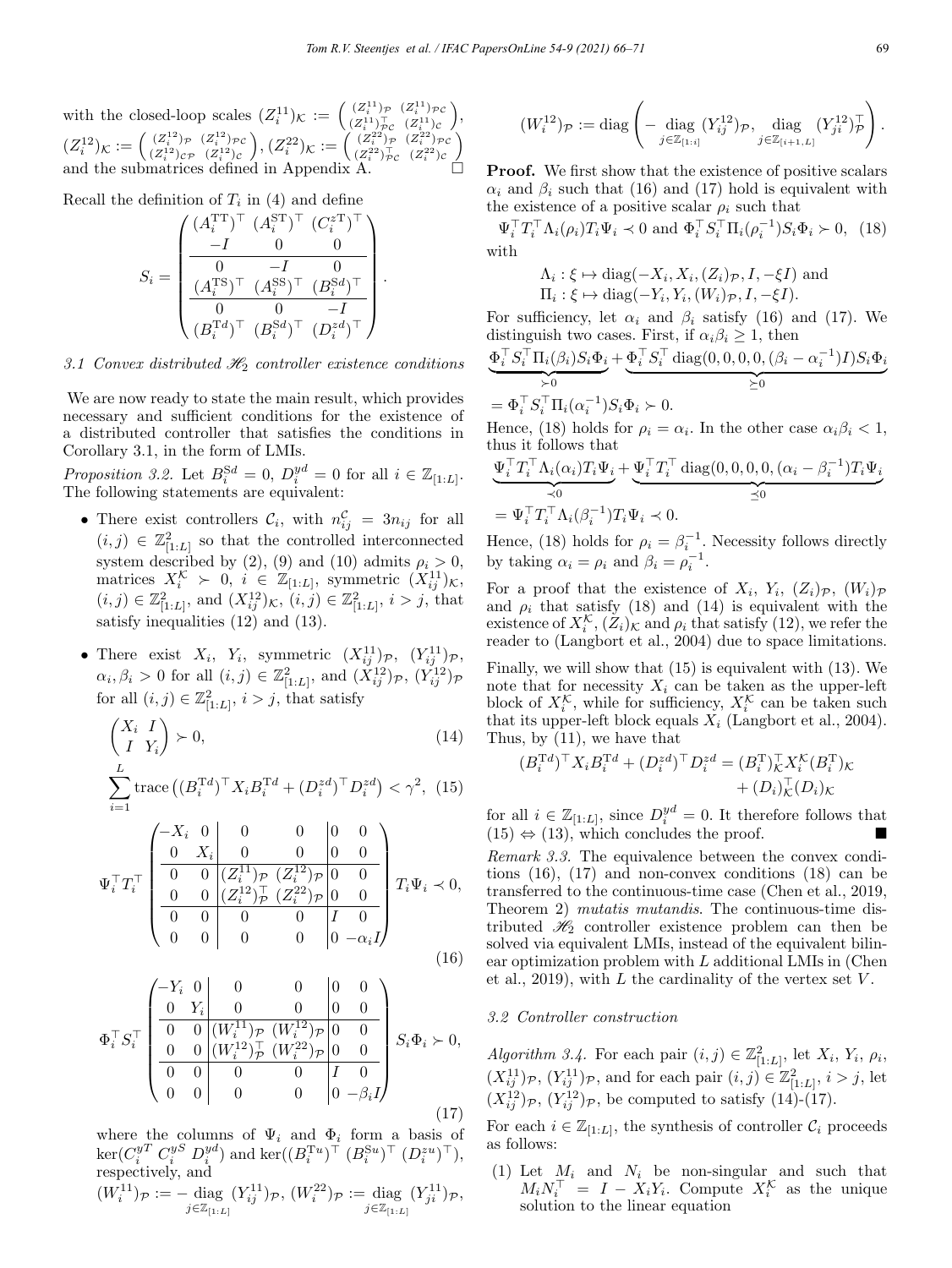$$
X_i^{\mathcal{K}}\begin{pmatrix} Y_i & I \\ N_i^\top & 0 \end{pmatrix} = \begin{pmatrix} I & X_i \\ 0 & M_i^\top \end{pmatrix}.
$$

(2) Define

$$
X_{ij}^{\mathcal{P}} := \begin{pmatrix} (X_{ij}^{11})_{\mathcal{P}} & (X_{ij}^{12})_{\mathcal{P}} \\ (X_{ij}^{11})_{\mathcal{P}}^{\top} & -(X_{ji}^{11})_{\mathcal{P}} \end{pmatrix}, Y_{ij}^{\mathcal{P}} := \begin{pmatrix} (Y_{ij}^{11})_{\mathcal{P}} & (Y_{ij}^{12})_{\mathcal{P}} \\ (Y_{ij}^{11})_{\mathcal{P}}^{\top} & -(Y_{ji}^{11})_{\mathcal{P}} \end{pmatrix}.
$$

and compute an eigendecomposition  $X_{ij}^{\mathcal{P}} - (Y_{ij}^{\mathcal{P}})^{-1} =$  $V_{ij}\Lambda_{ij}V_{ij}^{\dagger}$ , with  $\Lambda_{ij}$  a diagonal matrix with the eigenvalues on its diagonal in a descending order. Scale the eigenvectors as  $\bar{V}_{ij} = V_{ij} |\Lambda_{ij}|^{\frac{1}{2}}$  such that

$$
X_{ij}^{\mathcal{P}} - (Y_{ij}^{\mathcal{P}})^{-1} = (\bar{V}_{ij}^{+} \ \bar{V}_{ij}^{-}) \operatorname{diag}(I, -I)(\bar{V}_{ij}^{+} \ \bar{V}_{ij}^{-})^{\top},
$$
  
with  $\bar{V}_{ij} =: (\bar{V}_{ij}^{+} \ \bar{V}_{ij}^{-})$ . Let  $M_{ij}^{22} := \operatorname{diag}(I_{3n_{ij}}, -I_{3n_{ij}})$ 

and  $M^{12}_{ij} := \frac{1}{\sqrt{3}} (\bar{V}_{ij}^{\dagger} \bar{V}_{ij}^{\dagger} \bar{V}_{ij}^{\dagger} \bar{V}_{ij}^{\dagger} \bar{V}_{ij}^{\dagger} \bar{V}_{ij}^{\dagger})$  and define

$$
M_{ij}^{12} =: \begin{pmatrix} (X_{ij}^{11})_{\mathcal{PC}} & (X_{ij}^{12})_{\mathcal{PC}} \\ (X_{ij}^{12})_{\mathcal{CP}}^{\top} & -(X_{ji}^{11})_{\mathcal{PC}} \end{pmatrix},
$$
  

$$
M_{ij}^{22} =: \begin{pmatrix} (X_{ij}^{11})_{\mathcal{C}} & (X_{ij}^{12})_{\mathcal{C}} \\ (X_{ij}^{12})_{\mathcal{C}}^{\top} & -(X_{ji}^{11})_{\mathcal{C}} \end{pmatrix}.
$$

(3) Construct the closed-loop scales defined in Appendix A and let

$$
P_i := \begin{pmatrix} -X_i^{\mathcal{K}} & 0 & 0 & 0 & 0 & 0 \\ 0 & (Z_i^{22})_{\mathcal{K}} & 0 & 0 & (Z_i^{12})_{\mathcal{K}}^{\top} & 0 \\ 0 & 0 & -\rho_i I & 0 & 0 & 0 \\ 0 & 0 & 0 & X_i^{\mathcal{K}} & 0 & 0 \\ 0 & (Z_i^{12})_{\mathcal{K}} & 0 & 0 & (Z_i^{11})_{\mathcal{K}} & 0 \\ 0 & 0 & 0 & 0 & 0 & I \end{pmatrix}.
$$

Solve the following inequality for  $\Theta_i$ :

$$
\begin{pmatrix} I \\ U_i^\top \Theta_i V_i + W_i \end{pmatrix}^\top P_i \begin{pmatrix} I \\ U_i^\top \Theta_i V_i + W_i \end{pmatrix} \prec 0. \quad (19)
$$

The quadratic matrix inequality (19) can be solved by computing an eigendecomposition and a linear equation, see e.g. (Scherer, 2001) for details.  $\Box$ 

### 4. NUMERICAL EXAMPLES

To illustrate the distributed  $\mathcal{H}_2$  controller synthesis method, we consider a linear coupled-oscillator network consisting of L oscillators. For each node  $i \in \mathbb{Z}_{[1:L]}$ , the dynamics are described by

$$
m_i \ddot{\theta}_i + b_i \dot{\theta}_i = u_i - \sum_{j \in \mathcal{N}_i} k_{ij} (\theta_i - \theta_j) + d_i, \qquad (20)
$$

with inertia  $m_i$ , damping  $b_i$  and coupling coefficient  $k_{ij} =$  $k_{ji}$ . The mechanical analogue of a linear coupled-oscillator network is a network of masses that are interconnected through linear springs and have linear damping. A typical system that is modeled as a linear oscillator network is a linearized power network, consisting of generators  $(m_i \neq 0)$  and loads  $(m_i = 0)$  (Bergen and Hill, 1981; Dörfler et al., 2013). The local measurement is assumed to be  $y_i := \theta_i$  and the performance output is set equal to the state  $z_i := x_i := \text{col}(\theta_i, \dot{\theta}_i)$ . We use a zero-order hold discretization with sampling time  $T = 0.1$  seconds for each subsystem and an approximation  $e^M \approx I + M$ , so that each subsystem  $P_i$  has an input/state/output representation (1) with matrices



Fig. 2. Structure of the oscillator network represented by a triangle graph  $(L = 3)$ . The synthesized distributed  $\mathcal{H}_2$  controller modules are depicted in gray.



Fig. 3. Subsystem states  $[x_i]_1$  (green) and  $[x_i]_2$  (yellow), controller states  $[\xi_i]_1$  (red) and  $[\xi_i]_2$  (violet) and control inputs  $u_i$  (black),  $i \in \{1, 2, 3\}$ , for the distributed (solid) and central (dashed) controller.

$$
A_i^{\text{TT}} = \left( -\sum_{j \in \mathcal{N}_i} \frac{k_{ij}}{m_i} T \left( 1 - \frac{b_i}{m_i} T \right) \right), A_i^{\text{TS}} = \text{row}_{j \in \mathcal{N}_i} \left( \frac{k_{ij}}{m_i} T \right),
$$
  
\n
$$
A_i^{\text{ST}} = C_i^{y \text{T}} = \text{col}_{j \in \mathcal{N}_i} (1 \ 0), \ A_i^{\text{SS}} = 0_{n_i \times n_i},
$$
  
\n
$$
B_i^{\text{Sd}} = B_i^{\text{Su}} = 0_{n_i \times 1}, \ B_i^{\text{Td}} = B_i^{\text{Tu}} = \text{col}(0, \frac{T}{m_i}), \ C_i^{z \text{T}} = I_2,
$$
  
\n
$$
C_i^{z \text{S}} = 0_{2 \times n_i}, D_i^{zd} = D_i^{zu} = 0_{2 \times 1}, D_i^{yd} = D_i^{yu} = 0.
$$

Let us consider a network with a triangular structure, as depicted in Figure 2. The systems' inertia, damping and coupling coefficients are  $m_1 = 3$ ,  $m_2 = 1$ ,  $m_3 = 2$ ,  $b_1 = 2, b_2 = 1, b_3 = 4 \text{ and } k_{12} = k_{23} = k_{31} = 1.$ The open-loop system is not AS. We aim for disturbance attenuation via the synthesis of a distributed controller that achieves unit  $\mathcal{H}_2$  performance for the controlled network. We therefore verify the feasibility of the LMIs in Proposition 3.2 for  $\gamma = 1$ . We find that the LMIs are feasible, hence there exists a distributed controller that achieves  $\|\mathcal{K}_{\mathcal{I}}\|_{\mathscr{H}_2} < 1$ . The distributed controller is constructed according to Algorithm 3.4 and results in a closed-loop  $\mathcal{H}_2$  norm of 0.22. Simulation of the controlled network with zero disturbance, with the subsystems' initial